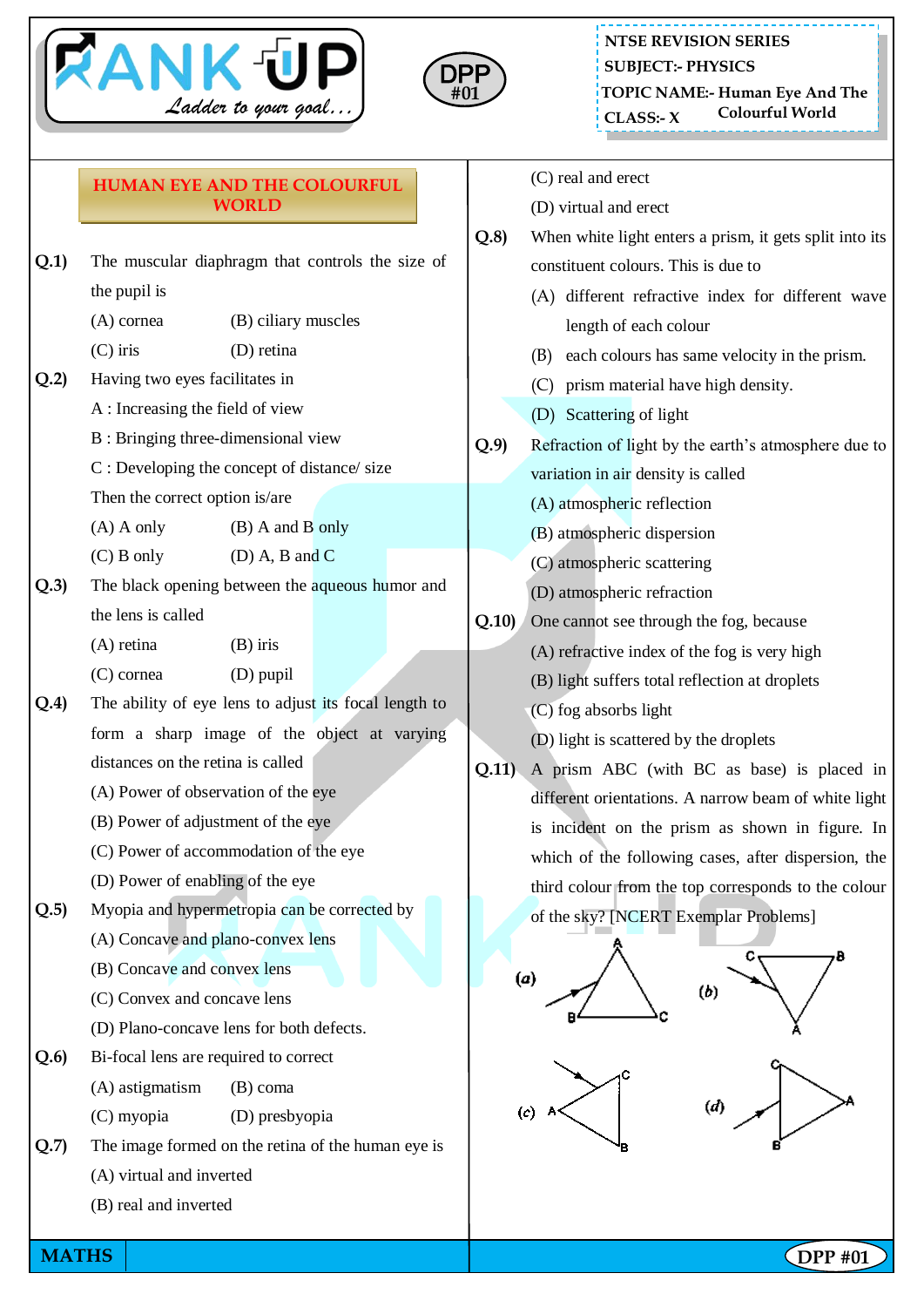



**TOPIC NAME:- Human Eye And The CLASS: Colourful World - X**

| Q.12) | At noon the sun appears white as [NCERT                 |       | (A) reflection of light by clouds                    |  |  |  |
|-------|---------------------------------------------------------|-------|------------------------------------------------------|--|--|--|
|       | Exemplar Problems]                                      |       | (B) scattering of light by dust particles            |  |  |  |
|       | (A) light is least scattered                            |       | (C) dispersion of light by water drops               |  |  |  |
|       | all the colours of the white light are scattered<br>(B) |       | (D) atmospheric refraction of starlight              |  |  |  |
|       | away                                                    |       | When white light enters a glass prism from air, the  |  |  |  |
|       | blue colour is scattered the most<br>(C)                |       | angle of deviation is maximum for                    |  |  |  |
|       | (D) red colour is scattered the most                    |       | $(A)$ blue light<br>(B) yellow light                 |  |  |  |
| Q.13) | Twinkling of stars is due to atmospheric [NCERT         |       | $(C)$ red light<br>(D) violet light                  |  |  |  |
|       | Exemplar Problems]                                      | Q.20  | The amount of light entering the eye can be          |  |  |  |
|       | (A) dispersion of light by water droplets               |       | controlled by the                                    |  |  |  |
|       | (B)<br>refraction of light by different layers of       |       | $(A)$ iris<br>$(B)$ pupil                            |  |  |  |
|       | varying refractive indices                              |       | (C) cornea<br>(D) ciliary muscles                    |  |  |  |
|       | scattering of light by dust particles<br>(C)            | Q.21) | The medical condition in which the lens of the eye   |  |  |  |
|       | (D) internal reflection of light by clouds.             |       | of a person becomes progressively cloudy resulting   |  |  |  |
| Q.14) | When light rays enter the eye, most of the              |       | in blurred vision is called                          |  |  |  |
|       | refraction occurs at the [NCERT Exemplar                |       | (B) hypermetropia<br>(A) myopia                      |  |  |  |
|       | Problems]                                               |       | (C) presbyopia<br>(D) cataract                       |  |  |  |
|       | (A) crystalline lens                                    | Q.22  | Name the scientist who was the first to use a glass  |  |  |  |
|       | (B) outer surface of the cornea                         |       | prism to obtain the spectrum of sunlight.            |  |  |  |
|       | $(C)$ iris                                              |       | (A) Isaac Newton                                     |  |  |  |
|       | (D) pupil                                               |       | (B) Einstein                                         |  |  |  |
| Q.15  | The least distance of distinct vision for a normal      |       | (C) Kepler                                           |  |  |  |
|       | eye is                                                  |       | (D) Hans Christian Oersted                           |  |  |  |
|       | $(A)$ infinity<br>$(B)$ 25 cm                           | Q.23  | What type of image is formed by the eye lens on      |  |  |  |
|       | $(C)$ 2.5 cm<br>$(D)$ 25 m                              |       | the retina?                                          |  |  |  |
| Q.16  | The defect of vision in which a person cannot see       |       | (A) Real and erect                                   |  |  |  |
|       | the distant objects clearly but can see nearby          |       | (B) Virtual and inverted                             |  |  |  |
|       | objects clearly is called                               |       | (C) Real and inverted                                |  |  |  |
|       | (A) myopia<br>(B) hypermetropia                         |       | (D) Virtual and erect                                |  |  |  |
|       | (C) presbyopia<br>(D) bifocal eye                       | Q.24) | Refraction of light by the earth's atmosphere due to |  |  |  |
| Q.17) | The splitting of white light into different colours on  |       | variation in air density is called                   |  |  |  |
|       | passing through a prism is called                       |       | (A) atmospheric reflection                           |  |  |  |
|       | (B) refraction<br>(A) reflection                        |       | (B) atmospheric dispersion                           |  |  |  |
|       | (C) dispersion<br>(D) deviation                         |       | (C) atmospheric scattering                           |  |  |  |
| Q.18) | Twinkling of stars is due to                            |       | (D) atmospheric refraction                           |  |  |  |
|       |                                                         |       |                                                      |  |  |  |

**MATHS** DPP #01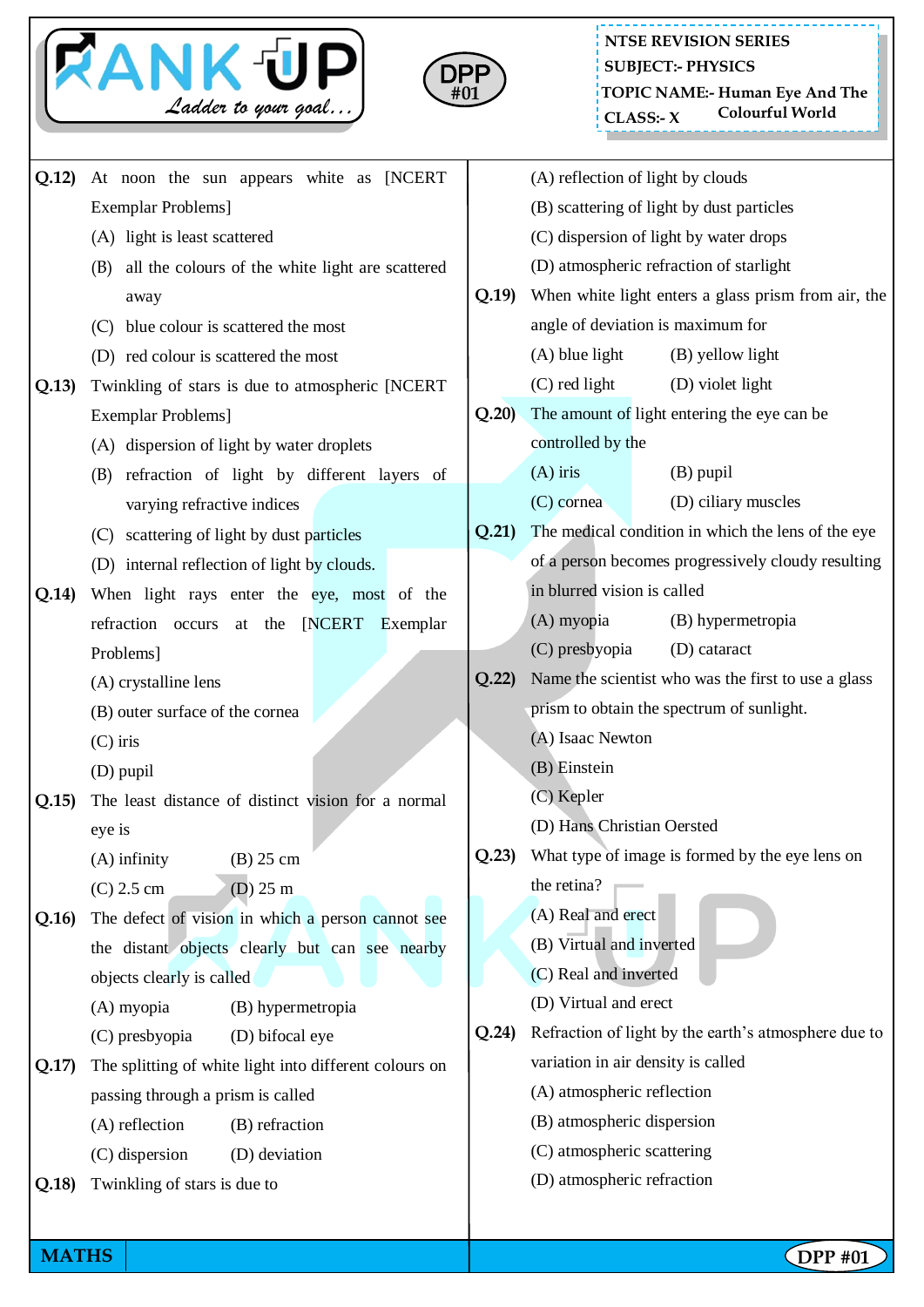



------------------------

**TOPIC NAME:- Human Eye And The CLASS: Colourful World - X**

| Q.25  |                                                                                                                                 |                      |  |  |
|-------|---------------------------------------------------------------------------------------------------------------------------------|----------------------|--|--|
|       | The focal length of the eye lens increases when eye                                                                             |                      |  |  |
|       | muscles.                                                                                                                        |                      |  |  |
|       | (A) are relaxed and lens becomes thinner                                                                                        |                      |  |  |
|       | (B) contract and lens becomes thicker                                                                                           |                      |  |  |
|       | (C) are relaxed and lens becomes thicker                                                                                        |                      |  |  |
|       | (D) Contract and lens becomes thinner.                                                                                          |                      |  |  |
| Q.26  | The defect of vision in which the person is able to                                                                             |                      |  |  |
|       | see distant object distinctly but cannot see nearby<br>objects clearly is called<br>(A) Long-sightedness<br>(B) Far-sightedness |                      |  |  |
|       |                                                                                                                                 |                      |  |  |
|       |                                                                                                                                 |                      |  |  |
|       | (C) Hypermetropia                                                                                                               | (D) All of the above |  |  |
| Q.27  | Near and far points of a young person normal eye                                                                                |                      |  |  |
|       | respectively are                                                                                                                |                      |  |  |
|       | $(A)$ 0 and infinity                                                                                                            |                      |  |  |
|       | (B) 0 and 25 cm                                                                                                                 |                      |  |  |
|       | $(C)$ 25 cm and infinity                                                                                                        |                      |  |  |
|       | (D) 25 cm and 150 cm.                                                                                                           |                      |  |  |
| Q.28  | The human eye can focus objects at different                                                                                    |                      |  |  |
|       | distances by adjusting the focal length of the eye                                                                              |                      |  |  |
|       | lens. This is due to                                                                                                            |                      |  |  |
|       | (A) Presbyopia                                                                                                                  | (B) Accommodation    |  |  |
|       | (C) Near-sightedness                                                                                                            | (D) Far-sightedness  |  |  |
| Q.29  | Which of the following is called converging lens?                                                                               |                      |  |  |
|       | (A) Convex lens                                                                                                                 | (B) Concave lens     |  |  |
|       | (C) Plane lens                                                                                                                  | (D) Any lens         |  |  |
| Q.30) | Which of the following is the power of convex lens                                                                              |                      |  |  |
|       | having focal length 20 cm?                                                                                                      |                      |  |  |
|       |                                                                                                                                 |                      |  |  |
|       | $(A)$ 4                                                                                                                         | (B) 6 D              |  |  |